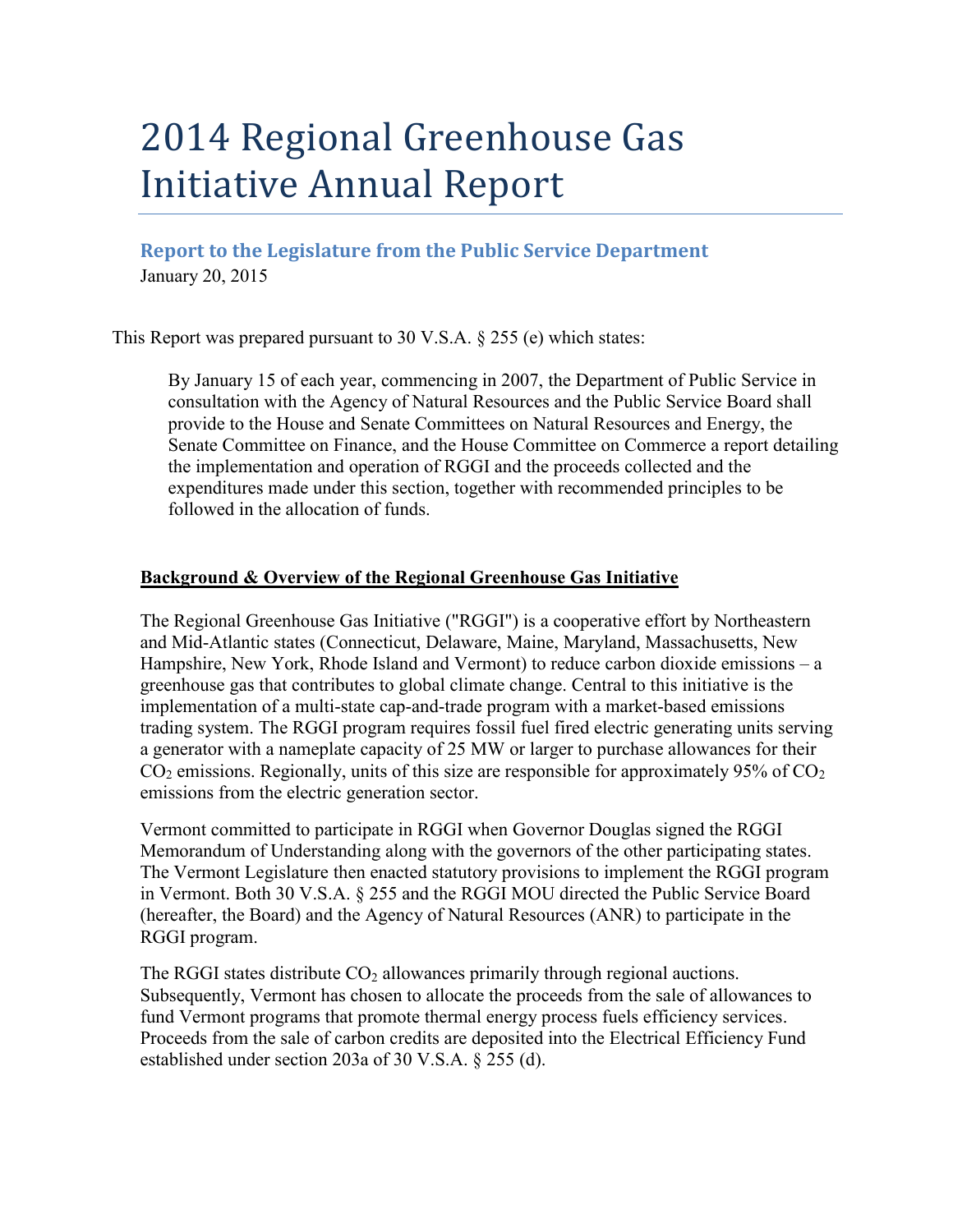### **Auction Results for 2014**

| Auction                               | Auction      | Quantity   | <b>Quantity Sold</b> | Clearing               |  |
|---------------------------------------|--------------|------------|----------------------|------------------------|--|
| Number                                | Format       | Offered    |                      | Price                  |  |
| 23                                    | Sealed Bid - | 23,491,350 | 23,491,350           | \$4.00                 |  |
|                                       | Uniform      |            |                      |                        |  |
|                                       | Price        |            |                      |                        |  |
| 24                                    | Sealed Bid - | 18,062,384 | 18,062,384           | \$5.02                 |  |
|                                       | Uniform      |            |                      |                        |  |
|                                       | Price        |            |                      |                        |  |
| 25                                    | Sealed Bid - | 17,998,687 | 17,998,687           | \$4.88                 |  |
|                                       | Uniform      |            |                      |                        |  |
|                                       | Price        |            |                      |                        |  |
| 26                                    | Sealed Bid - | 18,198,685 | 18,198,685           | \$5.21                 |  |
|                                       | Uniform      |            |                      |                        |  |
|                                       | Price        |            |                      |                        |  |
|                                       |              |            |                      |                        |  |
| Total                                 |              | 77,751,106 | 77,751,106           | $$4.72$ <sup>[T]</sup> |  |
| <sup>[1]</sup> Weighted Average Price |              |            |                      |                        |  |

## **CO<sup>2</sup> Allowance Auction Results - All Participating States, 2014**

## **CO<sup>2</sup> Allowance Auction Results - Vermont, 2014<sup>a</sup>**

| Auction<br>Number          | Quantity<br>Sold | Clearing<br>Price      | Total<br>Proceeds |  |  |
|----------------------------|------------------|------------------------|-------------------|--|--|
| 23                         | 178,511          | \$4.00                 | \$714,044.00      |  |  |
| 24                         | 141,406          | \$5.02                 | \$709,858.12      |  |  |
| 25                         | 141,405          | \$4.88                 | \$690,056.40      |  |  |
| 26                         | 141,405          | \$5.22                 | \$736,720.05      |  |  |
|                            |                  |                        |                   |  |  |
| Total                      | 602,726          | $$4.72$ <sup>[I]</sup> | \$2,850,680.57    |  |  |
| [1] Weighted Average Price |                  |                        |                   |  |  |

In sum, Vermont participated in four (4) market-based auctions for carbon allowances in 2014 and sold over 602,000 allowances for a total of more than \$2.8 million. Approximately \$2.8 million of this has been transferred to the Electrical Efficiency Fund, as directed by 30 V.S.A. §§ 255(d) and 203a.

a<br>Petailed auction results [https://www.rggi.org/docs/Auctions/26/VT\\_Proceeds\\_By\\_Auction.pdf](https://www.rggi.org/docs/Auctions/26/VT_Proceeds_By_Auction.pdf)